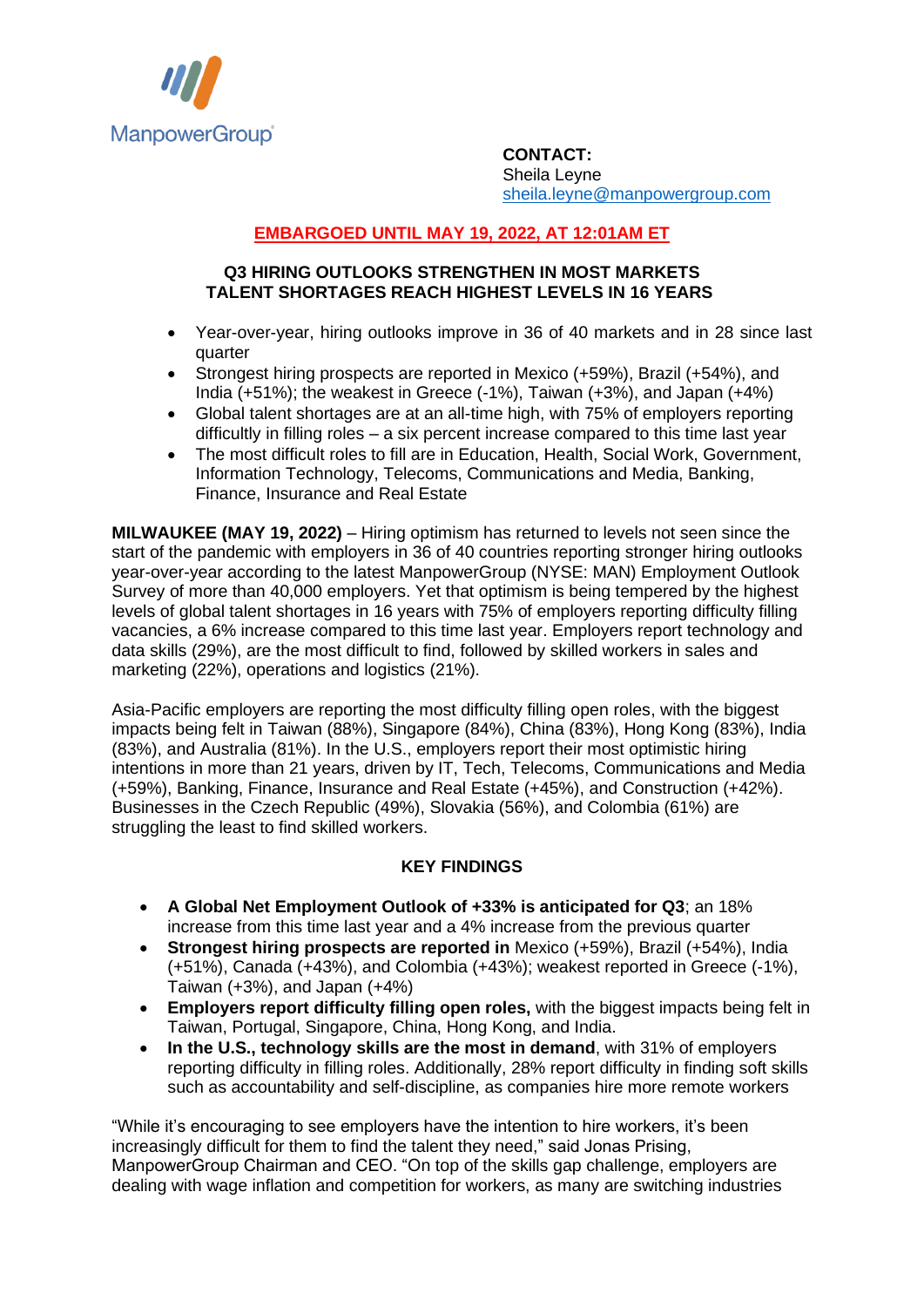

# **ManpowerGroup**®

altogether to better suit their lifestyle. On the ground, we continue to see talent shortages created by the pandemic, the Ukraine conflict starting to impact the supply chain and creating greater uncertainty in the economic outlook. The need for organizations like ours to focus on reskilling and creating talent at scale has never been more important."

#### **View the complete Q3 2022 ManpowerGroup Employment Survey results: <https://go.manpowergroup.com/meos>**

## **Global Hiring Plans by Region**

**North America:** The U.S. (+38%) and Canada (+43%) report strong hiring levels for Q3 2022.

- Employers in Canada report an increase in outlook compared to last quarter (+6%), the U.S. also shows a slight increase for the second quarter (+3%).
- Hiring managers in both countries expect hiring to be significantly stronger compared to intentions year over year, +24% in Canada and +9% in the U.S.
- In the U.S., employers in IT, Tech, Telecoms, Communications and Media (+59%), and Banking, Finance, Insurance and Real Estate (+45%) report the strongest outlooks while those in Primary Production (+26%) report the weakest.

**Central and South America:** All 8 countries report a positive employment outlook for Q3.

- Hiring intentions improved in seven countries when compared to Q2 2022, weakening in one and, when compared to this time last year, improved in all 8 countries.
- Mexico (+59%) reports the strongest hiring intention, followed by Brazil (+54%) and Colombia (+43%). The weakest prospects in the region are reported in Argentina (+21%), Peru (+32%), and Guatemala (+39%).

**EMEA:** Employers report positive hiring intentions in 22 out of 23 countries during the next three months.

- Hiring intentions improve in 21 countries when compared with Q3 2021 and improve in 15 when compared to Q2 2022.
- The strongest hiring intentions are in Ireland (+42%), South Africa (+38%), and Portugal (+37%), and the weakest in Greece (-1%), Poland (11%), and both Romania and Slovakia (+12%).
- In five U.K. industry sectors, employers report an increase in hiring intentions, and similarly, in nine of France's industry sectors, employers report an increase.

**APAC:** In comparison to the previous quarter, hiring plans strengthened in four countries, and weakened in three countries.

- Strongest outlooks are in India (+51%), Singapore (+40%), and Australia (+38%), and the most cautious plans are reported in Taiwan (+3%) and Japan (+4%).
- Hong Kong (+11%) reports increased hiring intentions, improving 8% compared to Q2 2022, and 10% on the previous year.
- China expects hiring intentions to decrease in eight industry sectors, with Banking, Finance, Insurance and Real Estate (+4%) reporting the only increase.

To view complete results for the ManpowerGroup Employment Outlook Survey, visit: [https://go.manpowergroup.com/meos.](https://go.manpowergroup.com/meos) The next survey will be released in September 2022 and will report hiring expectations for the fourth quarter.